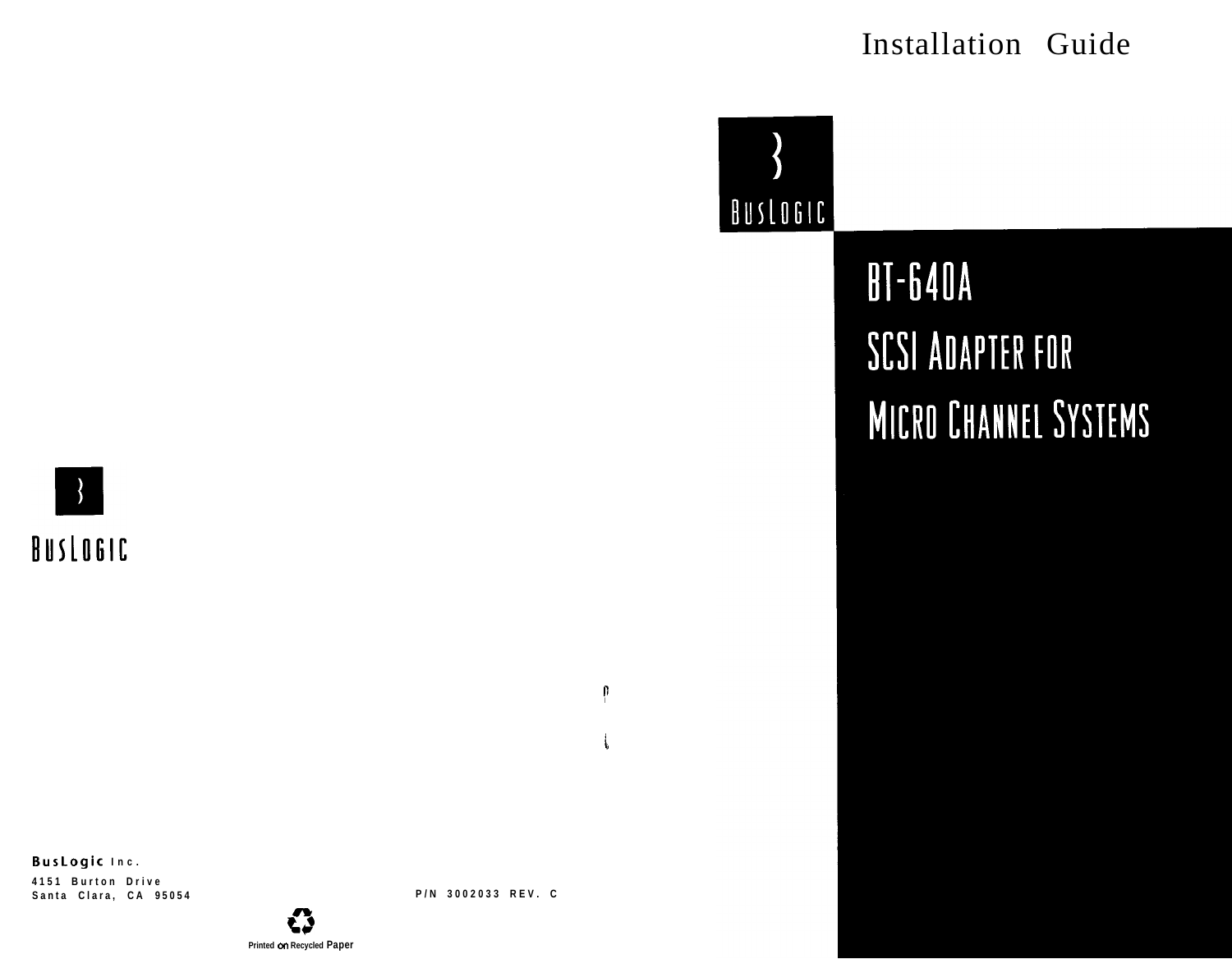| <b>Revision</b> | <b>Change Activity</b> | Date     |
|-----------------|------------------------|----------|
| A <sub>1</sub>  | Preliminary            | 01/30/91 |
| A               | Release                | 10/25/91 |
| B               | Release                | 02/17/92 |
| C               | Release                | 08/17/92 |

**This device complies with Part 15 of the FCC Rules. Operation is subject to the following two conditions: (1) this device may not cause harmful interference, and (2) this device must accept any interference received, including interference that may cause undesired operations.**

#### C OPYRIGHT

0 **Copyright 1992 BusLogic Inc. All rights reserved.**

**BusLogic Inc makes no warranty of any kind with regard to this material, including, but not limited to, the implied warranties of merchantability and fitness for a particular purpose. BusLogic is not liable for any errors contained herein or incidental or consequential damages in connection with furnishing, performance or use of this material.**

**This document contains proprietary information which is protected by copyright. All rights are reserved. No part of this document may be photocopied, reproduced or translated to another language without prior written consent of BusLogic Inc.**

#### T RADEMARKS

**IBM, PC/AT, and Micro Channel are registered trademarks of International Business Machines Corporation. SC0 Xenix and SC0 Unix are registered trademarks of Santa Cruz Operation. MSDOS and Xenix are registered trademarks of Microsoft Corporation. Unix is a registered trademark of AT&T Bell Laboratories. BT-640A is a registered trademark of BusLogic Inc.**

# R EVISION H ISTORY **TABLE OF CONTENTS**

#### Section 1: Introduction

| $1-1$   |
|---------|
| $1 - 1$ |
| $1-2$   |
| $1-2$   |
| $1-2$   |
| $1-4$   |
| $1 - 4$ |
| $1-5$   |
| $1-5$   |
| $1-5$   |
|         |
| $1 - 6$ |
| $1-6$   |
|         |
| $1 - 7$ |
| $1 - 7$ |
|         |

#### Section 2: Unpacking and Installation

| Set-up, Initialization and Partitioning Procedure 2-13 |  |
|--------------------------------------------------------|--|
|                                                        |  |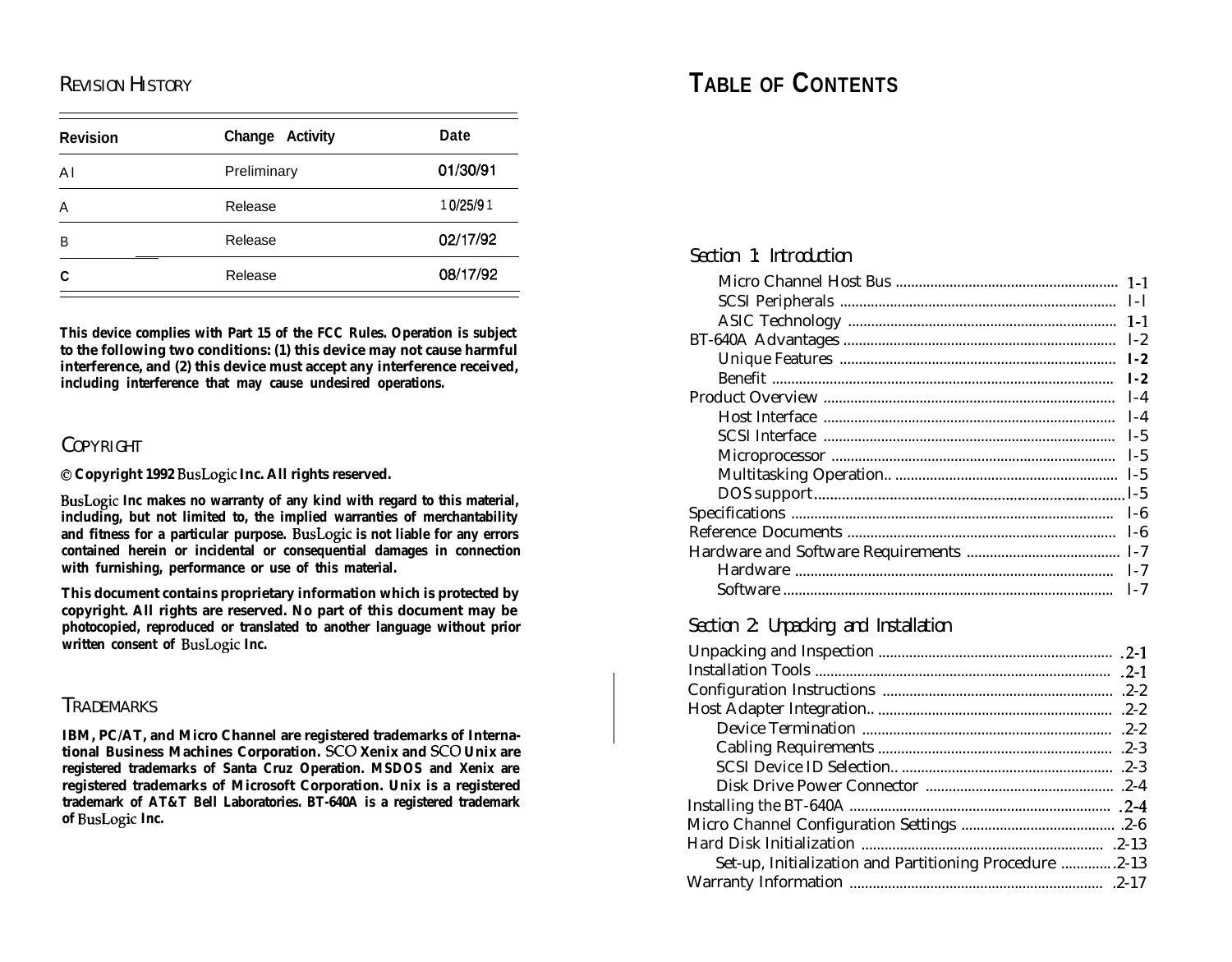### T ABLE OF C ONTENTS, **CONTINUED**

#### Appendix A: Installation Notes

#### Appendix B: **BT-640A** Internal Diagnostics

#### LIST OF FIGURES

#### LIST OF TABLES

|--|--|



# **INTRODUCTION**

Micro Channel Host Bus

- 32-bit bus master DMA data transfers of up to 40 MBytes/sec
- Built-in drivers for UNIX<sup>TM</sup> and XENIX<sup>TM</sup>, as well as optional drivers available for NetWare™, OS/2, and DOS
- Scatter-gather data transfers permit non-contiguous memory storage and retrieval

#### SCSI Peripherals

- 5 MBytes/sec data transfers to both asynchronous and synchronous devices
- $\blacksquare$  SCSI-2 command set compatibility
- Both internal and external 50-pin SCSI connectors
- <sup>n</sup> Wide range of SCSI hard drives, and other SCSI peripherals sup ported
- <sup>n</sup> On-board power connector that provides power to SCSI peripherals

## ASIC Technology

 $\mathbf{I}$ 

- **Bus master ASIC designed by BusLogic**
- <sup>n</sup> High-performance advanced SCSI controller ASIC
- **n** 16-bit 80188 microprocessor that reduces the host's CPU overhead
- <sup>n</sup> Reduced component count that yields greater reliability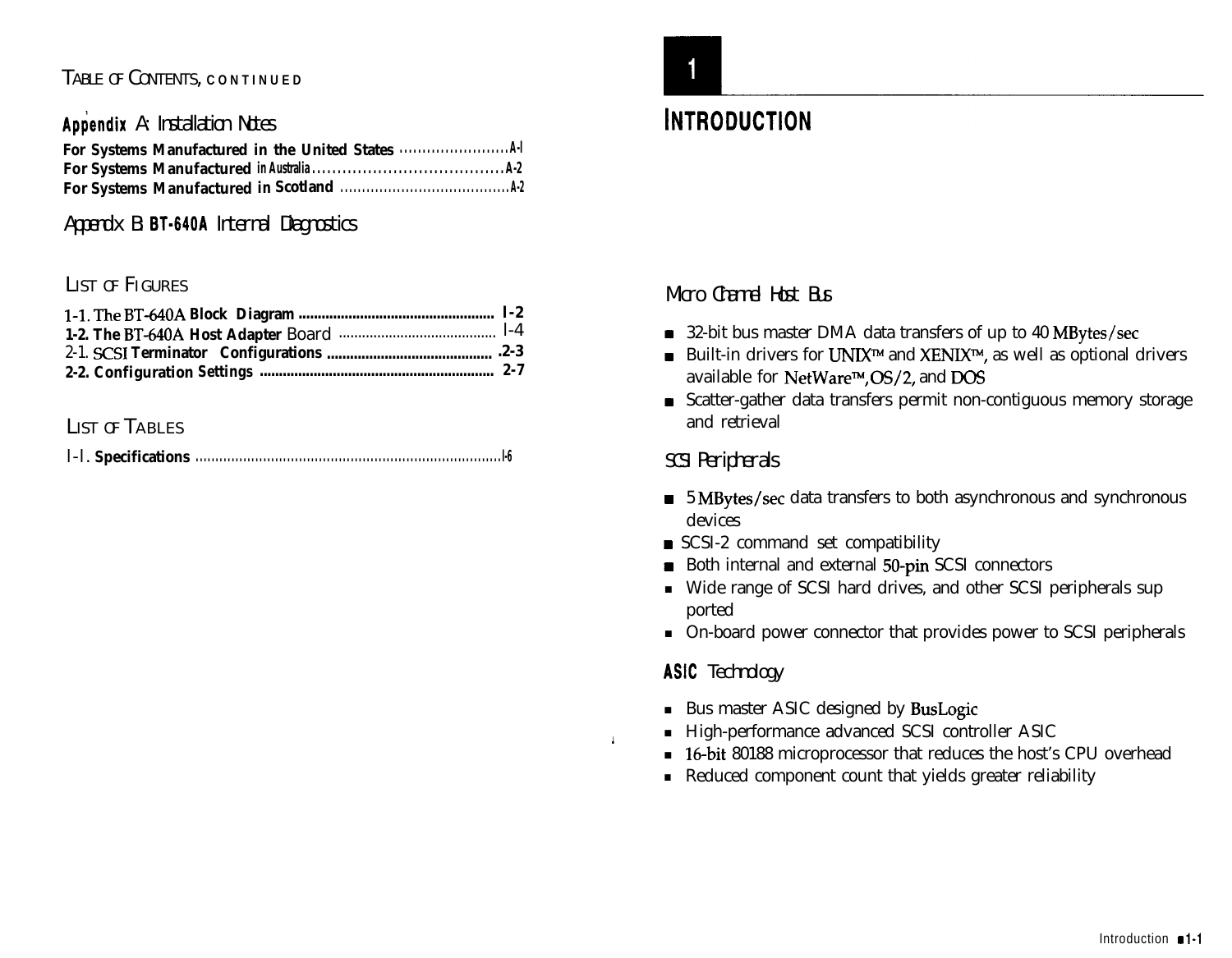



# BT-640A ADVANTAGES

#### Unique Features Benefit

- BusLogic-designed universal bus master ASK provides the highest level of integration in the industry
- BusLogic's ASIC allows common architecture for a familyof SCSI host adapter products across such popular industry standard buses as Micro Channel<sup>™</sup>, ISA, and EISA
- $\blacksquare$  High-speed, 8 MHz 80188 onboard microprocessor

- **Exceptionally high product** reliability due to reduced component count and lower power consumption
- **Allows easy feature enhance**ments and device driver support for all industry standard buses
- **High performance due to** minimized command overhead and faster command execution

# BT-640A ADVANTAGES, CONTINUED

Unique Features

- n On-board power connector n Provides power to SCSI
- Complete device driver support for all the popular operating systems: DOS, UNIX, XENIX, NetWare, OS/2, etc.

#### **Benefit**

- peripherals
- Provides turn-key solution for **s ys** tern integration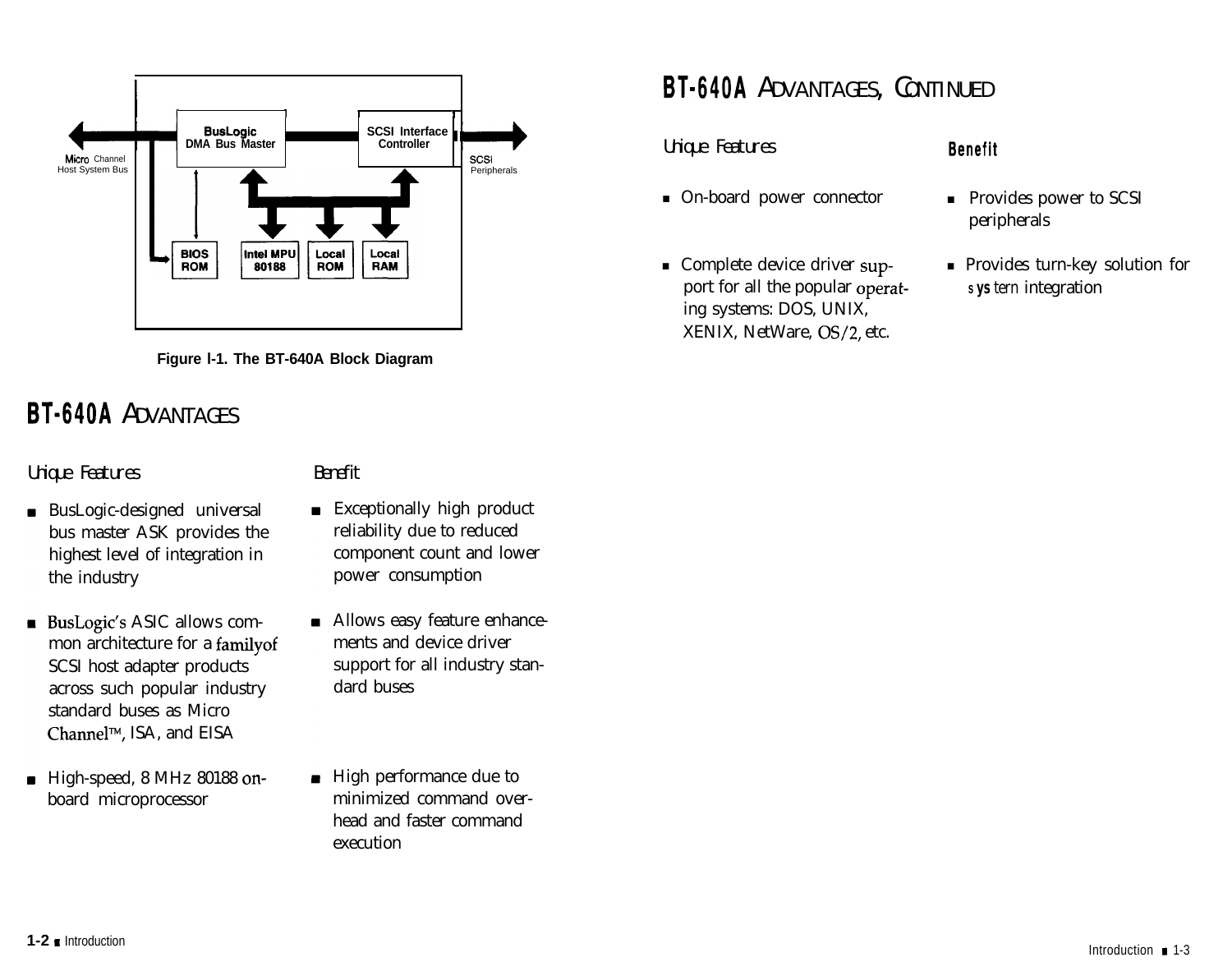# PRODUCT OVERVIEW SCSI Interface

The BusLogic BT-640A host adapter is an intelligent Micro Channel to SCSI bus master host adapter product based on a BusLogic-designed, universal ASIC technology. It provides a high-performance interconnection between the Micro Channel bus and Small Computer System Interface (SCSI) peripheral devices. It is designed for multitasking operating systems such as UNIX, XENIX, NetWare, and OS/2. UNIX and XENIX both contain builtin driver support for the BT-640A. Software drivers for NetWare, OS/2, and DOS are also available as optional items.

As Figure l-1 indicates, the BusLogic-designed bus master controller ASIC, the SCSI interface controller, and a 16-bit microprocessor (MPU) provide higher speed, lower power consumption, fewer parts, and higher reliability.

#### Host Interface

As Figure 1-2 indicates, the BT-640A uses a BusLogic's high-speed bus master interface chip to provide bus master DMA operation. Bus master DMA reduces the number of interrupts generated per I/O command thus enhancing system performance. This interface chip contains a 128-byte FIFO to burst 32-bit wide data up to 40 MBytes/set on the Micro Channel bus. Selectable interrupt and arbitration levels and I/O address ranges are available.



**Figure 1-2. The BT-640A Host Adapter Board**

Both asynchronous and synchronous operations can occur at data rates of up to 5 MBytes/set using an advanced SCSI controller ASIC. This chip reduces protocol overhead by performing common SCSI algorithms or sequences in response to any single SCSI-2 host command. SCSI-2 interface specifications for termination power and fusing (with blown-fuse indication) are implemented. The board has both internal and external 50-pin connectors for flexibility in attaching SCSI devices to the system.

#### Microprocessor

An Intel 80188 16-bit MPU is used to supply the speed for low command overhead. This MPU coordinates all activity on the BT-640A under the direction of the board's firmware, including initialization, command decoding, interrupt generation, and control of the data flow among the boards components.

#### Multitasking Operation

For operating systems such as UNIX, NetWare, and OS/2, the mailbox protocol of the BT-64OA provides true multitasking operation. Through the use of a mailbox structure, the BT-640A can support up to 255 tasks with minimum host processor intervention. On-board firmware controls all of the SCSI activity that a task requires, including the Arbitration, Selection, Disconnection, Reconnection, and command completion status. This same mailbox protocol supports both initiator and target mode operation permitting high speed host-to-host communication and scatter-gather data transfers.

#### DOS Support

An on-board ROM BIOS enables single-tasking DOS operation; however, bus master DMA is still used to improve the data transfer performance. A storage capacity of up to 8 GBytes per disk is supported by the BIOS.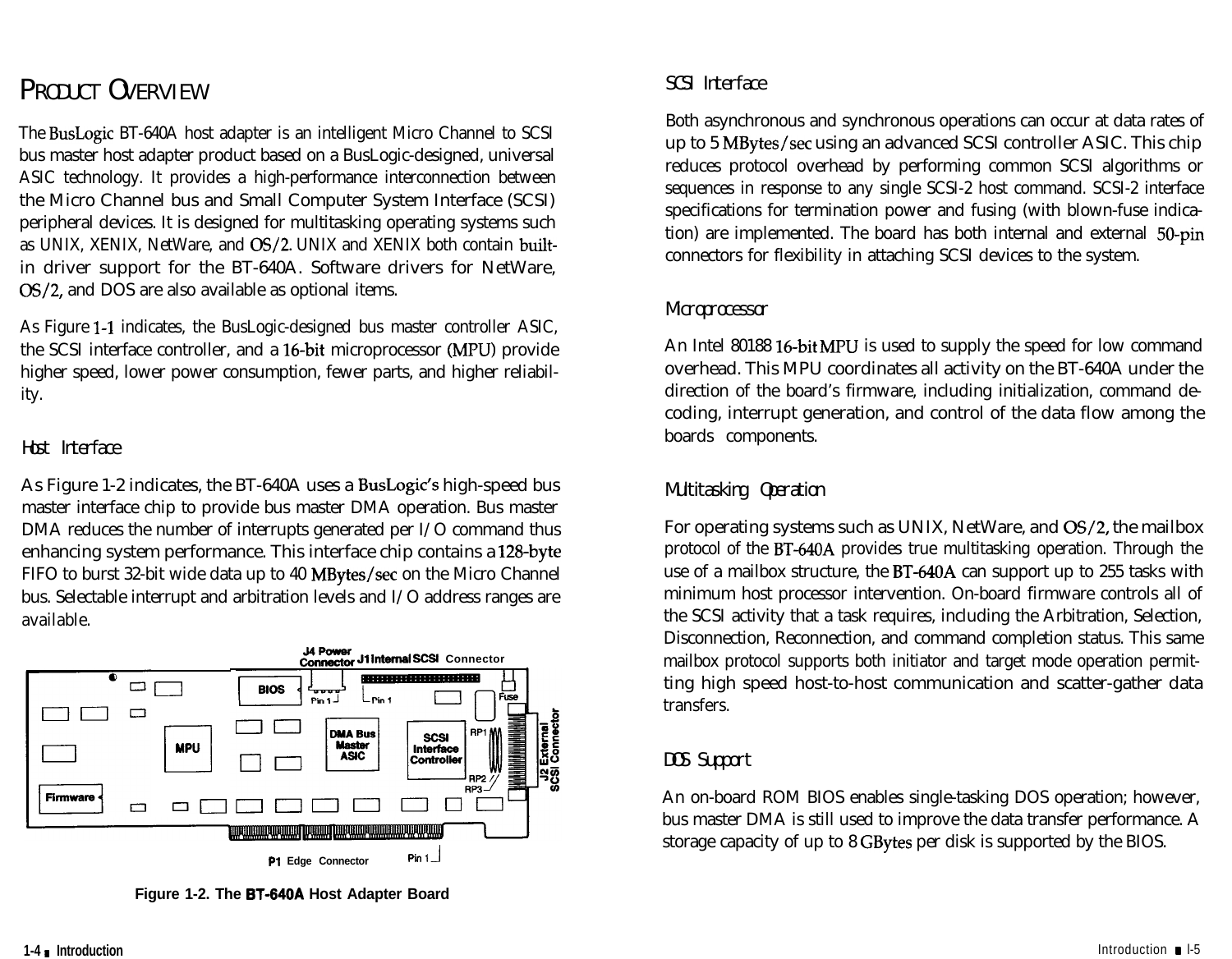Refer to Table l-1 for a summary of the physical and electrical specifications.

#### **Table l-1. Specifications**

| <b>Electrical</b>                                              |                                                                                                                             | Hardware                                              |
|----------------------------------------------------------------|-----------------------------------------------------------------------------------------------------------------------------|-------------------------------------------------------|
| Operating Voltage<br><b>Operating Current</b>                  | 5±0.25V<br>1.OA                                                                                                             | To instal<br>with the                                 |
| Max. Ripple/Noise                                              | $100 \,\mathrm{mV}$                                                                                                         |                                                       |
| <b>Environmental</b>                                           |                                                                                                                             | One a<br>$\blacksquare$                               |
| Temperature<br>Relative Humidity<br>Altitude                   | $0^{\circ}$ C to 60 $^{\circ}$ C<br>10% to 95% non-condensing<br>0 to 10,000 ft. operating<br>0 to 15,000 ft. non-operating | $DC$ $p$<br>subsy<br>One 0<br>$\blacksquare$<br>One 5 |
| <b>Dimensions</b>                                              | $3.5" \times 11.5"$                                                                                                         | $BT-64$                                               |
| <b>Interface Connections</b>                                   |                                                                                                                             | Software                                              |
| <b>SCSI</b> Internal<br><b>SCSI External</b><br>To/From System | 50-pin double-row connector<br>50-pin shielded SCSI-2 connector<br>Micro Channel 16-bit and 32-bit edge connector           | To instal<br>ration di                                |
| <b>MTBF</b>                                                    | 90,000 hours                                                                                                                | following                                             |

# R EFERENCE DOCUMENTS

To install the BT-640A in your Micro Channel computer, you should have the following documentation:

- BusLogic's Micro Channel SCSI Host Adapter BT-640A Data Sheet
- Micro Channel installation and set-up guide  $\blacksquare$
- Operating system installation and user's guide  $\blacksquare$
- Micro Channel computer technical reference manual (optional)
- Installation guide for third-party device drivers (optional)
- Small Computer System Interface, ANSI X3.131-1986 American National Standards (optional).

# SPECIFICATIONS SERVICES SERVICES AND SOFTWARE REQUIREMENTS

The BT-640A can be installed in any Micro Channel compatible computer. To install the BT-640A successfully you must have the following hardware and software.

To install the BT-640A, you must have a Micro Channel computer system with the following hardware:

- <sup>n</sup> One available Micro Channel 16-bit or 32-bit expansion slot
- <sup>n</sup> DC power for an internal 3.5" or 5.25" SCSI drive or an external subsystem with the corresponding D-shell, 50-pin external cable
- <sup>n</sup> One Common Command Set (CCS) SCSI-2 compatible disk drive
- <sup>n</sup> One 50-pin, flat ribbon cable to connect internal SCSI devices to the BT-640A.

#### Software

To install the BT-640A, you will need the enclosed Micro Channel configuration diskette and the included or third-party device drivers for any of the following operating systems:

- **PC-DOS** or MSDOS
- $\blacksquare$  IBM OS/2 or MS-OS/2
- Interactive UNIX or SC0 UNIX/XENIX "GT" version, or
- Novell NetWare 286/386.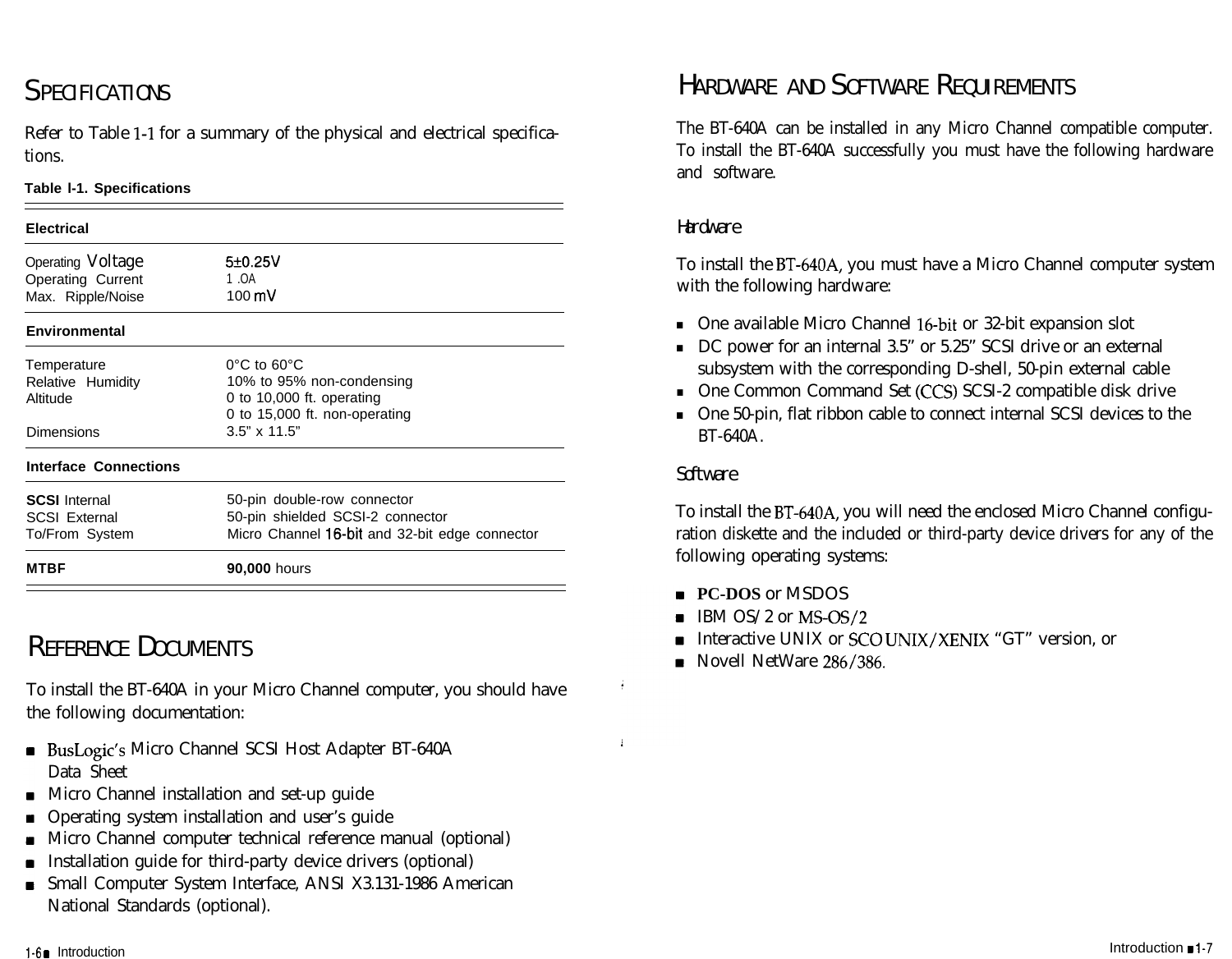# **EXECUTE AND INSTALLATION UNPACKING AND INSTALLATION**

This section describes how to unpack, to inspect, to configure, and to install the BusLogic BT-640A host adapter. Additionally this section describes how to initialize the software and how to set the BT-640A's options for its operation in Micro Channel-compatible systems. Figure 1-2 shows the BT-640A.

## UNPACKING AND INSPECTTION

Before handling the BT-640A, please take the necessary electro-static discharge precautions. Touch your computer on a metal part to discharge static electricity before handling the board. The board should always be held by the edges even after static electricity is discharged.

While practicing appropriate anti-static precautions remove the BT-640A from its protective envelope. Verify that no physical damage occurred during shipping by inspecting the board for bent pins, loose parts, broken traces, and chipped or broken connectors.

# INSTALLATION TOOLS

The following items, available from any authorized dealer, may be needed to assist with the installation of the BT-640A for your system:

- <sup>n</sup> Micro Channel technical manuals
- $\blacksquare$  Hard disk drive(s) manuals
- $\blacksquare$  Micro Channel MS-DOS diskette(s)
- <sup>n</sup> Micro Channel system reference diskette
- <sup>n</sup> **SETUP, FDISK,** and **FORMAT** programs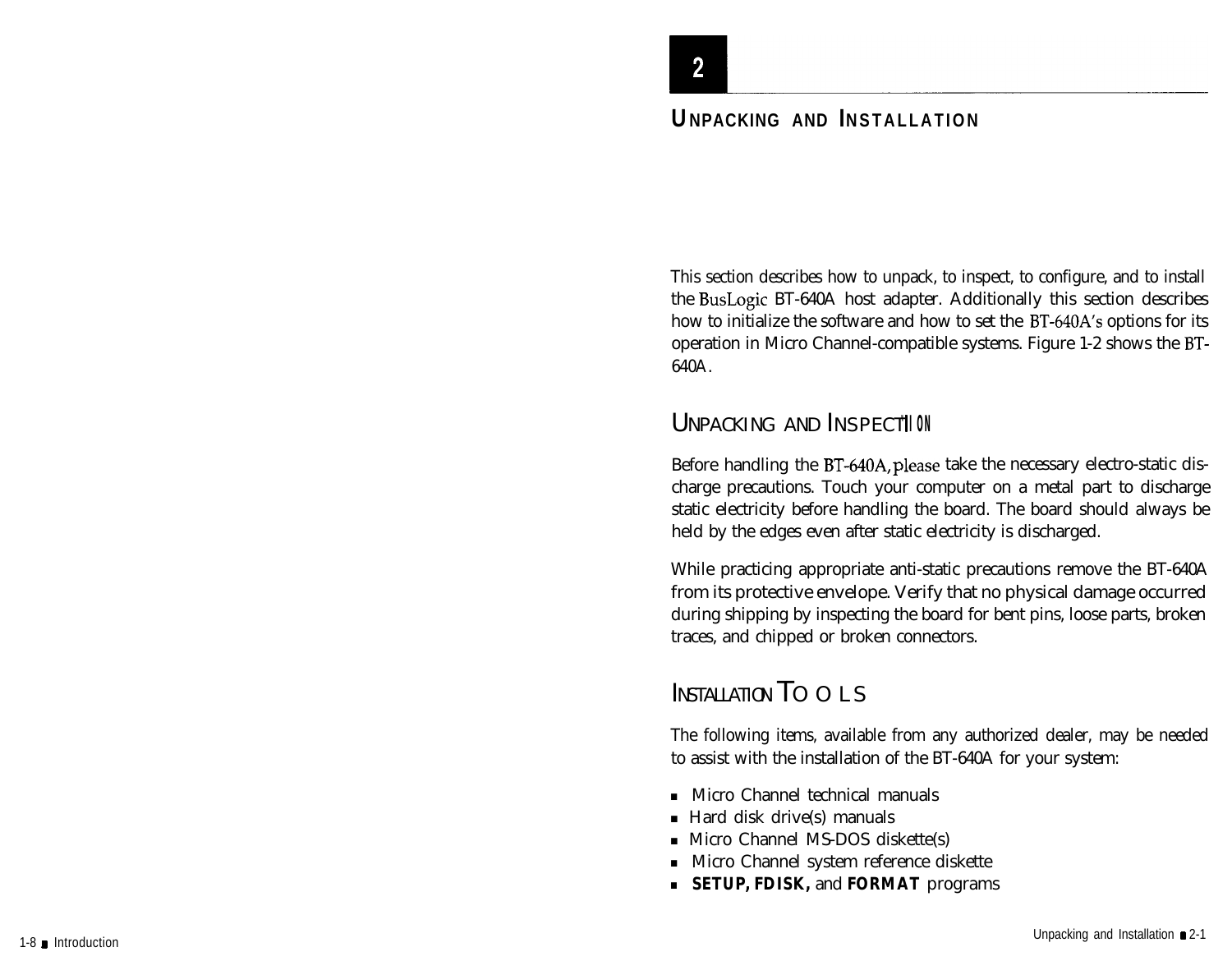- $\blacksquare$  Small screwdriver
- Small needle-nosed pliers.

## CONFIGURATION INSTRUCTIONS

The BT-640A must be configured for use by performing the following actions:

- Configuring SCSI devices
- Verifying that the terminators are installed correctly
- Placing the BT-640A into the Micro Channel computer slot
- Setting host adapter software options and
- Cabling the on-board connector to a SCSI target.

# H OST A DAPTER INTEGRATION

#### Device Termination

SCSI devices are daisy chained together with a common cable. All SCSI devices operate on common signals and both ends of the cable are terminated with hardware terminators. Terminators, which can be connected to either SCSI devices or SCSI cables, are required to make data transfers on the SCSI bus reliable.

Devices connected to SCSI chains must have the correct number of terminators for proper operation and to prevent damage to the SCSI chip on the BT-640A. There can be no more than two terminators in a chain of SCSI devices-one at each end of the physical chain. Thus if more than two SCSI devices are connected in a SCSI daisy chain, the middle device(s) in the control cable must have the terminator resistor packs on the device(s) removed. See Figure 2-1 for possible configurations of terminators in a SCSI system.





#### Cabling Requirements

Selecting the proper SCSI cable for a particular system configuration is of great importance. If two or more SCSI devices are configured in a SCSI daisy chain, the devices must be connected by a 50-conductor, daisy chain cable.

Before plugging in cable connectors, check that the  $\sqrt[n]{\mathbf{v}^n}$  mark molded on the connector or the colored stripe on the cable (indicating the location of Pin 1) matches Pin 1 of the connector on the BT-640A.

#### SCSI Device ID Selection

 $\mathbf{r}$ 

The SCSI ID is a number between 0 and 7 assigned to any SCSI device. The SCSI ID number is used by the computer to communicate with the devices connected to it. All SCSI devices must have a unique SCSI number to identify it on the SCSI chain. When two or more SCSI devices communicate a SCSI device is usually fixed as either an initiator or a target; however, some devices are capable of performing either role. Devices with higher ID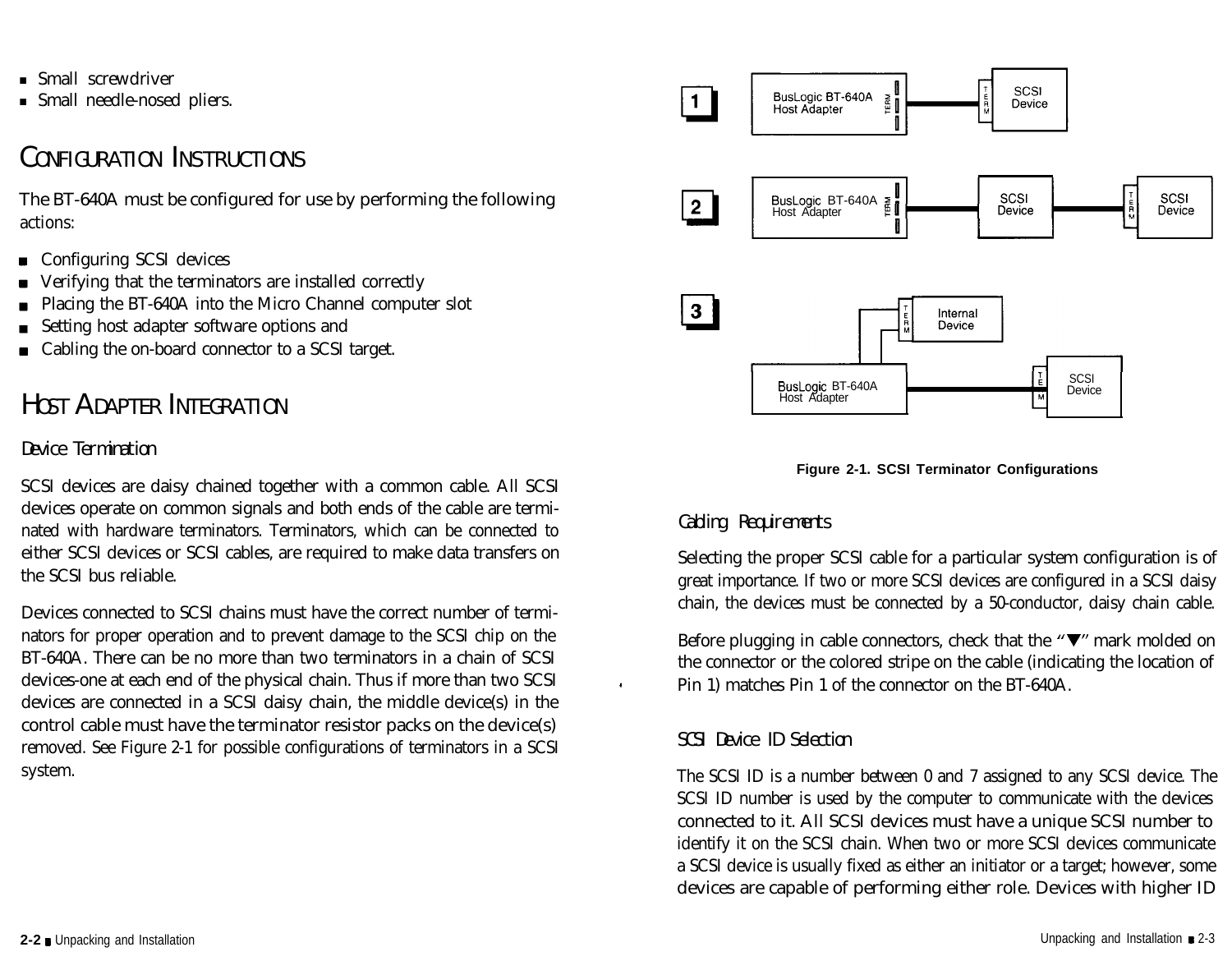numbers have a higher priority in communicating with the computer.

Most SCSI peripheral devices are shipped with a preassigned SCSI ID number. A SCSI ID switch is usually located on the back panel of such devices. Change the SCSI ID of other peripheral devices only as recommended in the owner's manual. Refer to the heading "Micro Channel Configuration Settings" later in this section for procedures on how to set the SCSI ID number of the BT-640A.

#### Disk Drive Power Connector

A 4-pin disk drive power connector (J4) is located at the top edge of the BT-640A board next to the SCSI connector Jl. This connector provides standard +12V and +5V power to disk drives.

# **INSTALLING THE** BT=640A

This section describes how to install the BT-640A in a 16-bit or 32-bit slot inside the Micro Channel host system and how to connect it to other devices. Install the BT-640A in your computer by performing the following steps:

- 1. Remove power from the host system.
- 2 . Refer to the host system owner's manual. Open the case to gain access to the motherboard and expansion slots. If the computer has been on, wait a few minutes until the power supply case has cooled down inside the computer. If the power supply case is cold, touch it to discharge any static electricity that may be on your clothes or body. If a disk controller drive board has been installed, remove all connecting cables to the board and then lift it out of the host computer.
- 3. Loosen the mounting screw and the existing bracket from the rear panel behind the 16-bit or 32-bit slot that has been selected for insertion of the BT-640A. The Micro Channel slot closest to the internal hard drive(s) is the best choice.





- 4. If the BT-640A will be installed in a host which is not at either end of the SCSI bus, terminators RP1, RP2, and RP3 on the board will need to be removed. See the preceding heading, "Host Adapter Integration," in this section for more information regarding device termination. The BT-640A is shipped with terminators installed.
- 5. Press the BT-640A downward into the selected 16-bit or 32-bit slot, align the mounting bracket, and reinstall the mounting screw.

*Caution:Make sure that the board is properly seated in the slot.*

.

.

*6.* Connect the large 50-pin connector within the host computer to the single-ended SCSI connector, Jl. Place the connector cable around the power supply and over any other boards. Depending on the configuration of your computer other types of cables could be used. See the heading "Cabling Requirements," earlier in this section for details.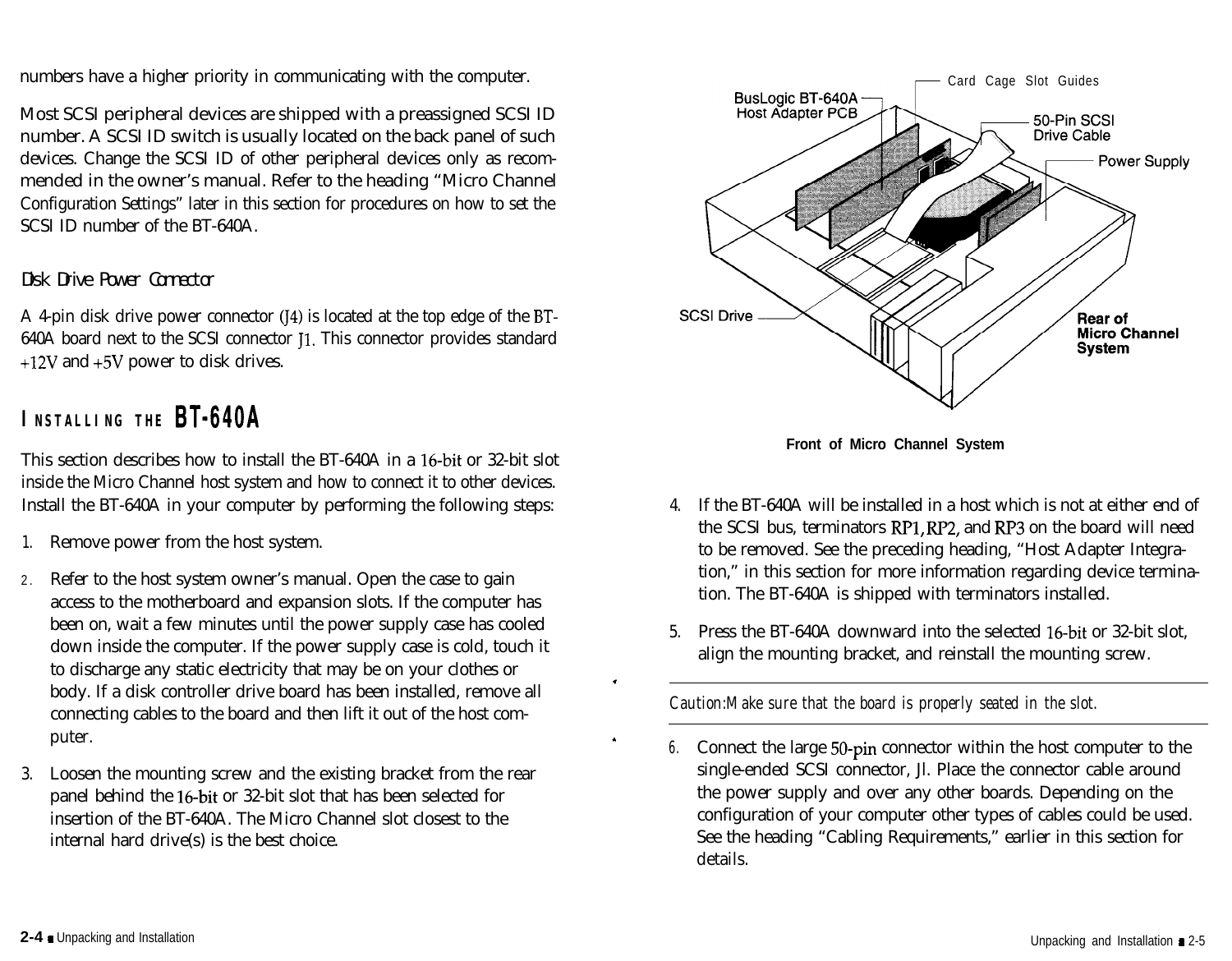

**Front of Micro Channel System**

- 7. Verify that all connections are secure.
- 8. Reattach and close the cover of the host computer as described in the system owner's manual.

# MICRO CHANNEL CONFIGURATION SETTINGS

The BT-640A fully supports the Micro Channel automatic configuration facility and is operational with most computers using the default settings in the BT-640A configuration diskette supplied with the board. The host adapter configuration options will need to be changed if conflicting port assignments or memory allocation is encountered. Every BusLogic Micro Channel controller comes with a floppy diskette which contains the Bus-Logic configuration file (@ 0708.ADF).

Before starting, perform the following steps:

,

- 1. Prepare a back-up copy of the system reference diskette provided with your host computer.
- 2. Place the back-up system reference diskette in the floppy drive and then reboot your system by pressing the **CONTROL, ALTERNATE,** and **DELETE** keys simultaneously.
- 3. After the boot is completed, the system's main menu will appear. Select the Copy on Option Diskette command and follow the instructions to copy the @0708.ADF file from the BusLogic-supplied diskette.
- 4. When the main menu reappears, select the Set Configuration command. Select the Change Configuration command and then follow the directions on your screen to select the BT-640A.

The default settings for configuration options as shown on the screen are illustrated in Figure 2-2. Move the cursor to the field desired, press the **F5** or **F6** keys to scroll through the selections for each option and then leave the field to select the option desired.

| Slot 5 - BusLogic BT-640A Micro Channel to SCSI Host Adapter (v1.O) | [330h]<br>[Int 15] |
|---------------------------------------------------------------------|--------------------|
|                                                                     |                    |
|                                                                     |                    |

#### **Figure 2-2. Configuration Settings**

*Note: For details on greater than 1 GB drive support, refer to the heading, "Disk Drive Capacity," later in this section.*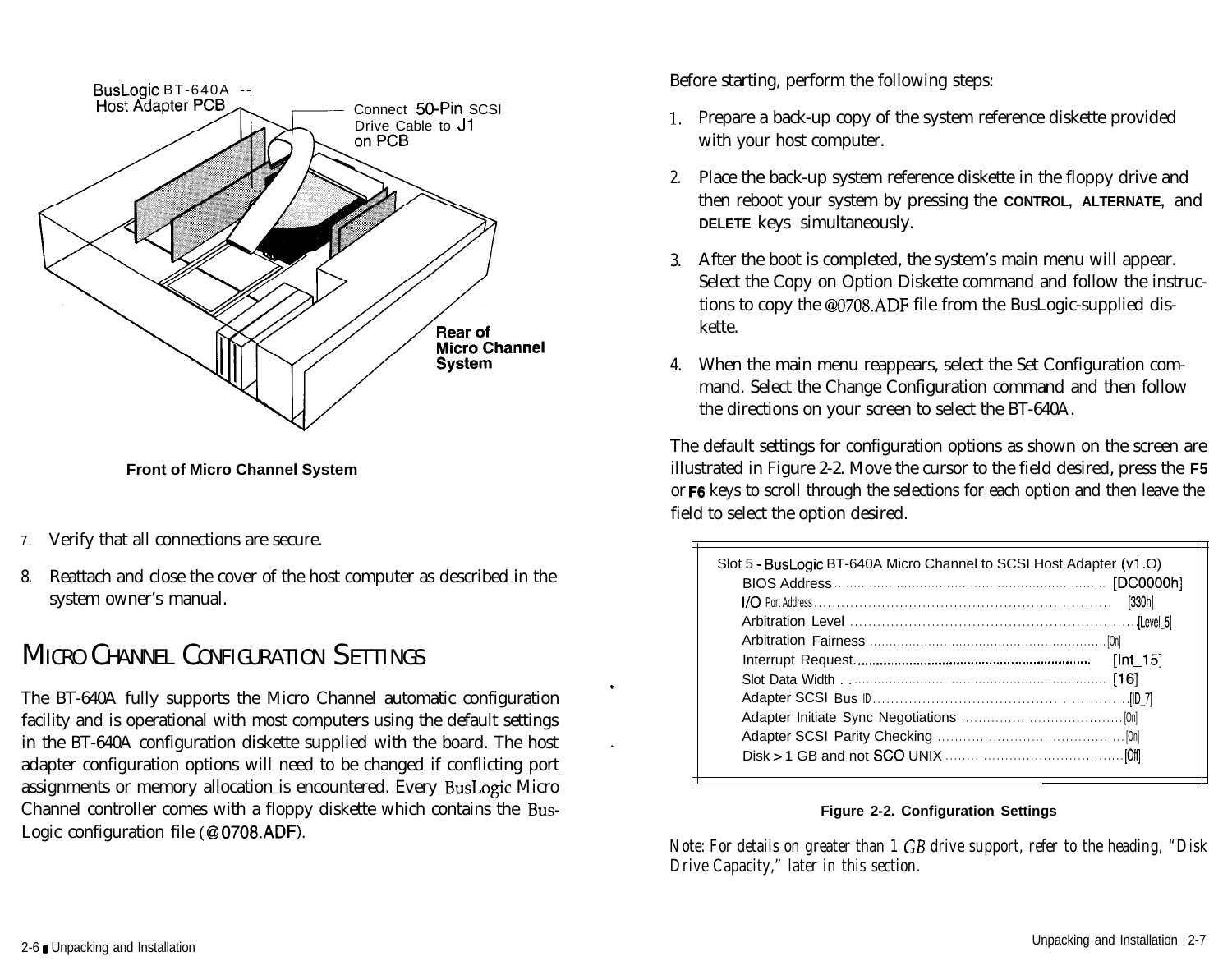Before operating the BT-640A, verify that the configuration settings have been set according to the target system's operating requirements. The following paragraphs describe the settings for each configuration option.

**Host BIOS (16K Bytes) Address.** The BIOS address resides within the host memory map and is executed by the host even though it is physically located on the BT-640A. The BIOS intercepts host interrupt 13H and then dispatches a command to the BT-640A for all host to SCSI disk accesses under the DOS environment. This setting allows you to select the starting address of a 16K Byte memory slot within the host memory space for the BIOS.

If more than one host adapter is installed within the same Micro Channel host system, only one can have the BIOS enabled. The BIOS on each additional host adapter must be disabled. The *defuulf* settingfor this option *is DCOOOON.*

Host BIOS (16K Bytes) Address

| (•)DC0000h default |
|--------------------|
| ()D80000h          |
| ()D40000h          |
| ()DOOOOOh          |
| ()CCOOOOh          |
| ()C80000h          |
| ()Disabled BIOS    |
|                    |

**Host I/O Port Address.** The host communicates with the BT-640A via the BT-640A's three I/O registers. (Refer to the BT-640A *Technical* Reference Manual for more details on these registers.) This setting lets you define the base I/O address of these three registers within the host I/O map. Note that each board within the same Micro Channel host system must have its unique I/O register addresses to prevent hardware conflicts. *The* default *starting address is* 330H.

Host Adapter Configuration Host I/O Port Address

| (•)330h - default |  |
|-------------------|--|
| ( )334h           |  |
| ( )234h           |  |
| ( )134h           |  |
| ( )230h           |  |
| ()130h            |  |
|                   |  |

**Arbitration Level.** In order for the BT-640A to become a bus master on the Micro Channel bus, it must make a request to start a bus arbitration. Once a request is made, the arbitration cycle is initiated by the central arbiter of the system as soon as the present bus master releases the bus. Among all of the participating arbiters, the one with the highest priority will win control of the channel. This option allows the user to define the arbitration level for the BT-640A. Arbitration level 0 has the highest priority and level 7 has the lowest priority. *The* default *setting is level 5.*

| Level 5 default |
|-----------------|
| Level 6         |
| Level 7         |
| Level 4         |
| Level 3         |
| <b>Level</b> 1  |
| Level 0         |
|                 |

**a**

!

**Arbitration Fairness.** In order for the lower priority arbiters to gain control of the channel, the Micro Channel has an arbitration fairness feature. If the arbitration fairness feature is turned off, the arbitrating device that owns the channel may immediately participate in the next arbitration cycle as soon as it releases the channel. If the arbitration fairness feature is turned on, it will not participate in any arbitration cycle until all other requesting devices have been serviced. This option allows you to set the arbitration fairness on or off. *The defudf setting* is *fairness on.*

**Host Interrupt Request.** The BT-640A generates a hardware interrupt to the host whenever an interrupt condition exists. (Refer to the description of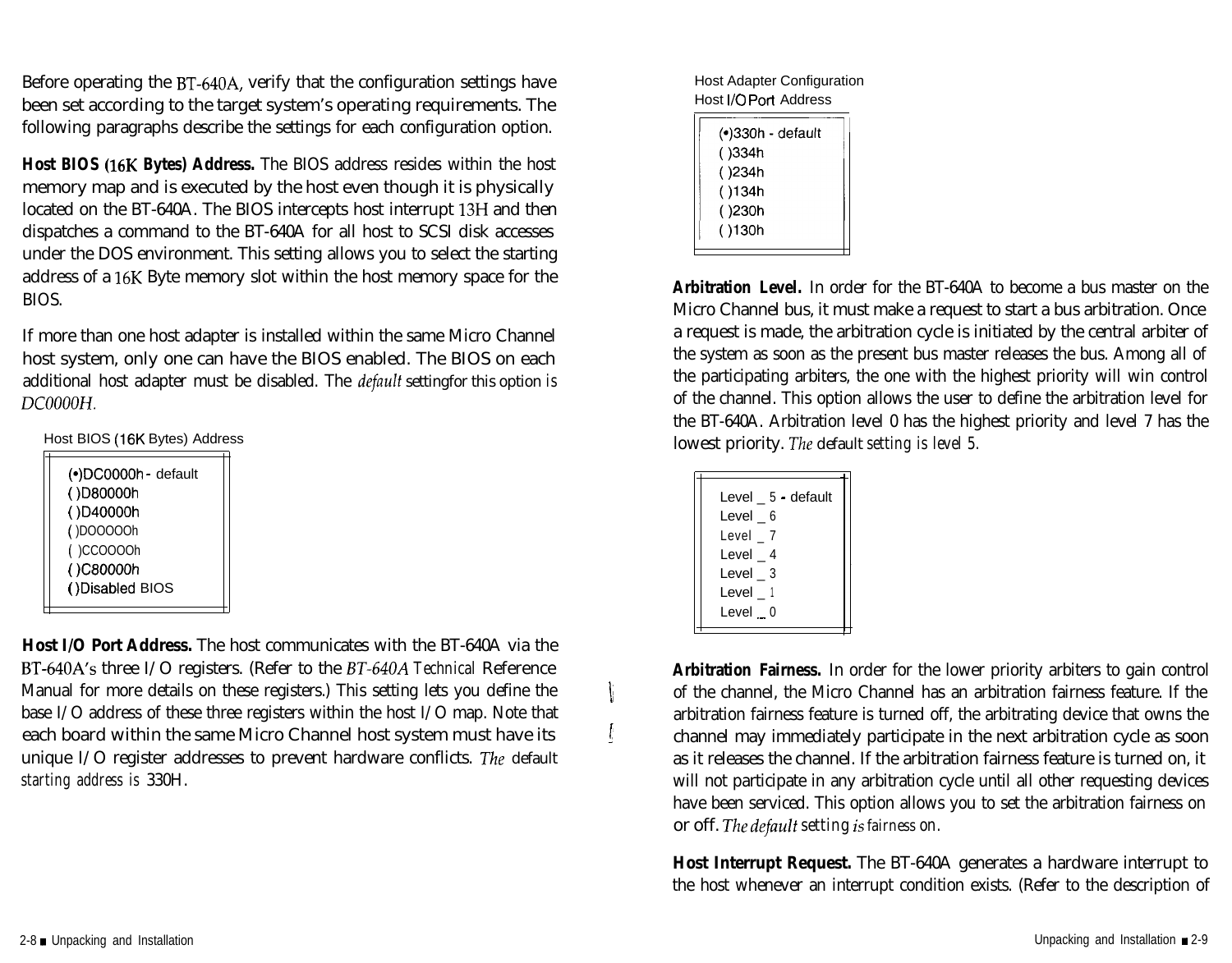the Interrupt Register in the BT-640A Technical Reference *Manual* for details on this register.) You can use this setting to specify the hardware interrupt line on the Micro Channel bus that the BT-640A should use to generate interrupts to the host.

Each selected hardware line is level triggered. Level-triggered interrupts assert interrupts low. Level-triggered interrupts allow multiple boards to share the same hardware interrupt line on the Micro Channel bus. Note that unless the device drivers have the capability of handling shared interrupts, each board in the Micro Channel host system must be assigned a unique hardware interrupt line to prevent conflicts. The default *setting* for *this option is Channel 15.*

Host Interrupt Request

| (.)Int_15 - default |  |
|---------------------|--|
| $()$ Int_14         |  |
| $()$ Int_12         |  |
| ( )Int_11           |  |
| ( )Int_10           |  |
| $()$ Int 9          |  |
|                     |  |

**Slot Data Width.** The data width on the Micro Channel slots can be either 16- or 32-bits wide. This option allows you to specify the slot data width. Select the 16-bit option if the BT-640A is to be plugged into a 16-bit slot. Select the 32-bit option if the BT-640A is to be plugged into a 32-bit slot. If a BT-640A that has been configured as 16-bit is plugged into a 32-bit slot, then the actual data transfer will be limited to 16 bits. If a BT-640A that has been configured as 32-bit is plugged into a 16-bit slot, then it will automatically limit the data width to 16 bits. *The defuulf setting is the 26-bit slot.*

**Host Adapter SCSI ID.** There are eight SCSI ID<sub>S</sub> (0–7) on a SCSI bus. SCSI ID 7 has the highest priority. Each initiator or target on a SCSI bus must be assigned a unique SCSI ID.

This setting enables you to define the SCSI ID for the BT-640A on the SCSI bus. Because the BT-640A is an initiator on the SCSI bus dispatching host commands to all SCSI targets on the bus, the default SCSI ID is 7. Note that the BT-640A's on-board BIOS requires that your SCSI drives be configured

for SCSI ID 0 and 1. This requirement is important only if you intend to boot your system from the BT-640A. *The us-shipped (default)* SCSI ID *is* 7.

| <b>SCSI Configuration</b> |  |
|---------------------------|--|
| Host Adapter SCSI ID      |  |

| $\odot$ iD = 7 - default |  |
|--------------------------|--|
| $(1)$ ID = 6             |  |
| $(1)$ ID = 5             |  |
| $( )$ ID = 4             |  |
| $($ )ID = 3              |  |
| ( )ID = 2                |  |
| ( )ID = 1                |  |
| $( )$ ID = 0             |  |
|                          |  |

**Host Adapter Initiate Synchronous Negotiation.** The SCSI protocol allows synchronous negotiation to determine the REQ/ACK offset and the data transfer rate for synchronous transfers between an initiator and a target on the SCSI bus. The actual data transfer rate is determined by the lower of the rates between the initiator and the target. Because the BT-640A is capable of up to 5 MBytes/set SCSI data transfers, the actual data transfer rate is determined by the SCSI drive if the drive has a data transfer rate lower than or equal to 5 MBytes/set. *The default setting is disabled.*

The default mode assumes that a SCSI target device connected to the BT-640A will initiate the synchronous negotiation. Some target devices require that they initiate the synchronous negotiation. Such devices may fail to respond to commands from the BT-640A if a synchronous negotiation occurs unexpectedly. Conversely, other target devices may expect an initiator to begin the synchronous negotiation sequence. If this class of SCSI target devices is connected to the BT-640A, the option may be enabled to allow the host adapter board to initiate the negotiation for a synchronous data transfer with a selected SCSI target device.

Adapter Initiate Sync Negotiation

(.) Disable - default ()Enable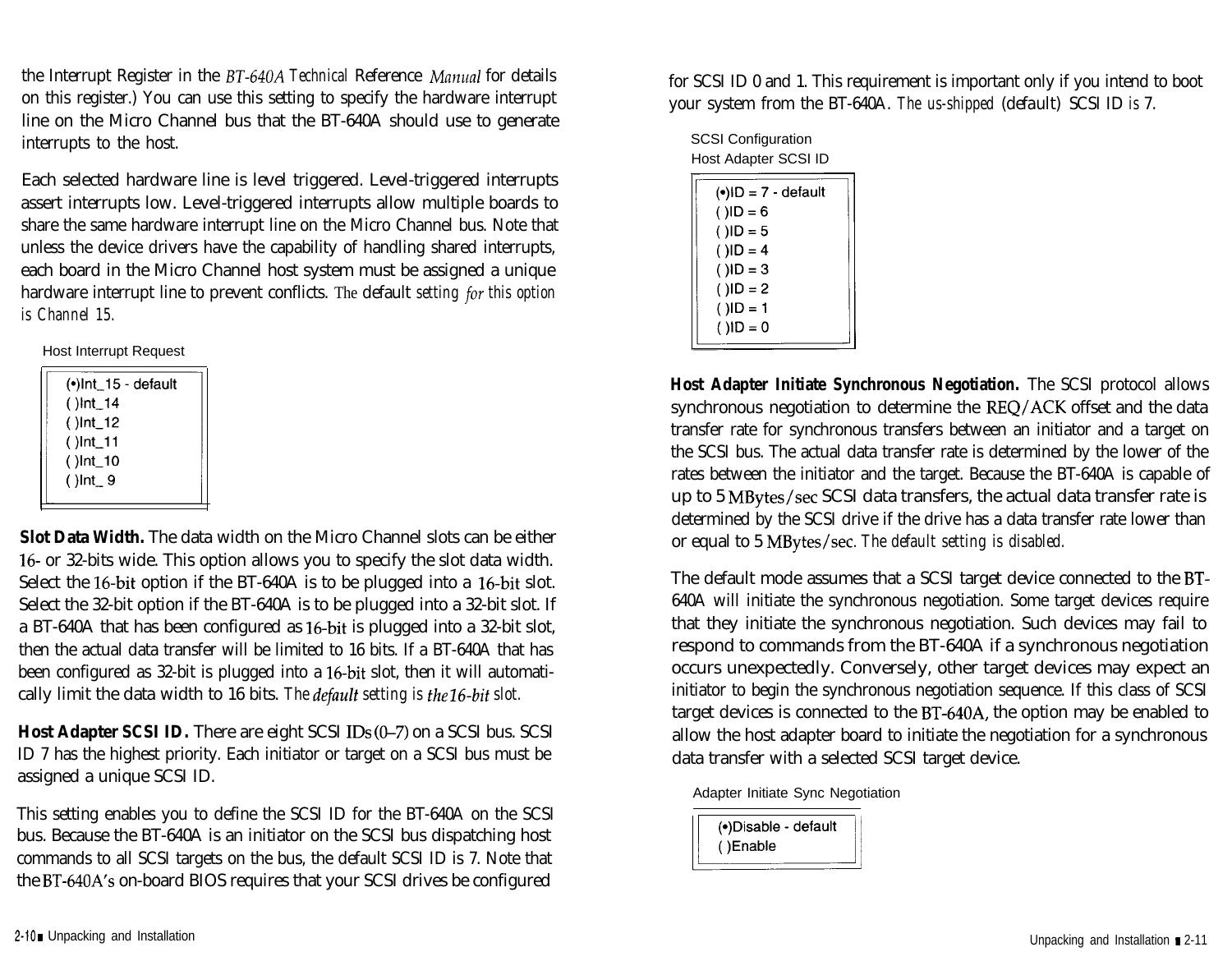**Host Adapter SCSI Parity Checking.** There are 8 bits of data plus one bit of parity on a standard SCSI bus. This setting allows you to enable or disable parity on the SCSI bus. *The default setting is to have parity enabled.*

SCSI Parity (.)Enable - default ()Disable

**Disk > 1 GB and not SC0 UNIX.** In the DOS environment, INT 13 calls are routed through the BT-640A's ROM BIOS. This on-board BIOS intercepts host interrupt 13H calls and dispatches a command to the BT-640A for all host to SCSI disk accesses. When the >1GB option is turned on, the BT-640A BIOS can access up to 8 GBytes per disk. Otherwise, it can only access the first 1 GBytes even if the formatted disk capacity is greater than 1GByte.

This 1GByte restriction does not apply to other operating systems, such as NetWare, UNIX, SC0 UNIX 3.2.4, or OS/2 if the operating system can boot without accessing > 1 GBytes. If the operating system's bootable image resides below 1 GBytes then it can boot via Interrupt 13H. Once any of these operating systems are booted, the disk accesses are not routed through Interrupt 13H and the operating system can access the entire disk space even if the > 1 GB option is not turned on.

Under SCO UNIX 3.2.2, the >1GB option must be turned off because the operating system itself has a 1 GByte limitation. Otherwise, disk images may be corrupted when the 1 GByte boundary is reached. For SC0 UNIX 3.2.4, the operating system does not impose the 1 GByte limit, and this option can be turned on or off accordingly.

Consequently, the >1GByte support must be turned on under the following two conditions: (1) the combined space of all the DOS partitions exceeds lGByte, or (2) >lGByte disk accesses are required to boot the operating system. To enable the > 1 GB support, turn on this option.

*Note: If this option is changed, you must reformat the disk to avoid corrupting the* existing *file system.*

 $Disk > 1$  GB and not **SCO** UNIX



# HARD DISK INITIALIZATION

This section describes the system set up, initialization, partitioning and formatting of hard disk drives used with the BT-640A. These procedures will erase all data on your disk drives. Before following these procedures make sure that all necessary data is backed up on another drive.

Set-up, Initialization and Partitioning Procedure

To perform set up, initialization, and partitioning, proceed as follows:

- 1. Reboot the host system and insert the MS-DOS diskette containing the **DEBUG program.**
- **2.** After the MS-DOS prompt, type the following for low-level format:

#### **debug <RETURN>**

The system responds with the "-" prompt.

- A) Type **g=dc00:6 <RETURN> if** the host BIOS address is set for this; otherwise, enter the correct BIOS address.
- 3. Perform the following steps on your screen monitor to configure and perform a low-level format on attached devices:
	- A) The **SCSI Fixed Disk Format Utility** appears on the screen. Enter **1** to view the attached devices and then press **<RETURN>.**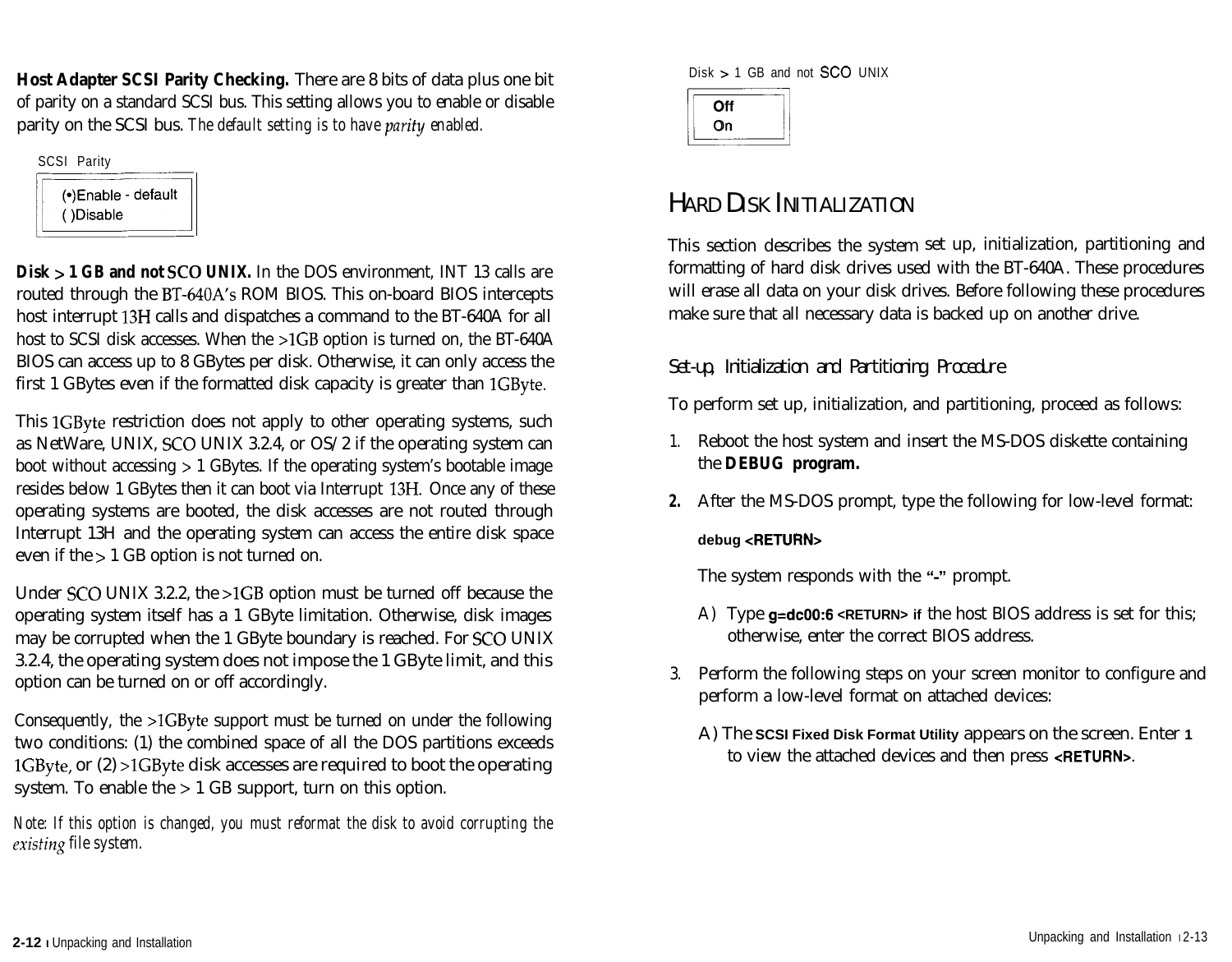#### SCSI Fixed Disk Format Utility

- 1. Show all installed drives
- 2. Select next drive
- 3. Format current drive
- 4. Verify current drive
- 5. Quit (exit to DOS)

Enter Your Option: \_

- B) A list of all attached drives appears under the option prompt. Press the 2 key until the drive to be formatted is the current drive.
- C) Press 3 <RETURN> to format the drive. The following prompt appears:

All data on this drive will be lost! Proceed with low level formatting? (Y/N)

Enter **Y** to proceed with low-level formatting and follow the instructions as they appear on the screen.

D) The system will format the SCSI drive selected. When the format is completed, press any key to go back to the main menu shown in the preceding Step 3A. Enter 4 to verify the drive and then press <RETURN>. The following prompt appears.

All data on this drive will be verified. and bad data areas will be reassigned Proceed with low level verification? (Y/N)

Enter Y to proceed with verification.

E) When the verification is finished, press any key to go back to the main menu shown in the preceding Step 3A. To exit to DOS, type:

5 <RETURN>

The following Steps 4 and 5 may not be necessary if the operating system to be installed is not DOS.

4. Run the DOS FDISK program to partition the disk for the number of cylinders to be used by DOS. The following steps are recommended for users who are not familiar with the DOS FDISK program. See your DOS manual for information on the FDISK command.

A) Enter **fdisk <RETURN>.** The following menu appears.



B) Enter **1 <RETURN>** to create a DOS partition. The following menu appears.

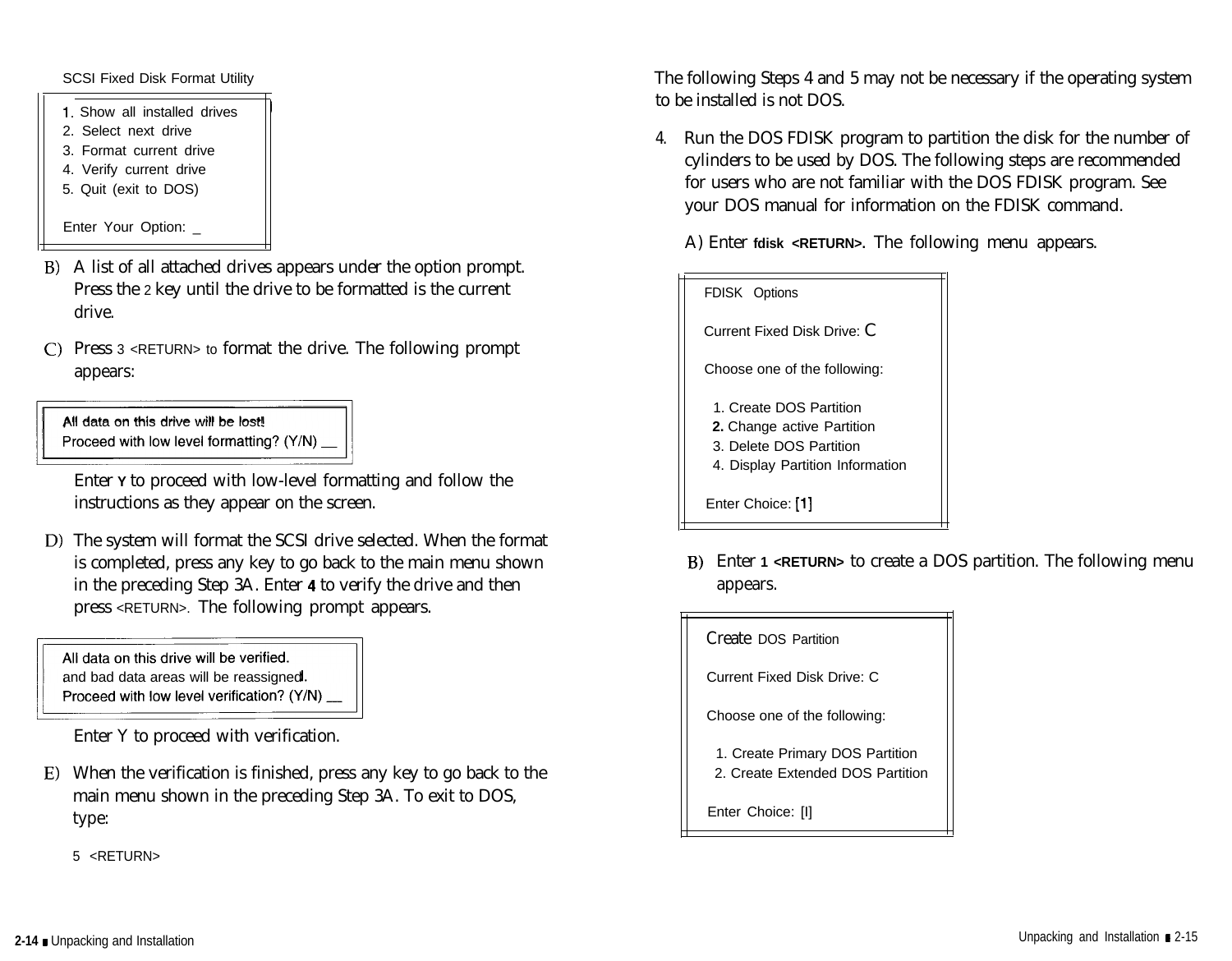C) Enter **1 <RETURN>** to create a primary DOS partition. The next menu appears.

| Create Primary DOS Partition                                                                               |
|------------------------------------------------------------------------------------------------------------|
| Current Fixed Disk Drive: C                                                                                |
| Choose one of the following:                                                                               |
| Do you wish to use the maximum size<br>for a DOS partition and make the DOS<br>partition active (Y/N)? [Y] |

D) Enter **Y <RETURN>** to create a primary DOS drive partition with the maximum size. The following prompt appears.

System will now restart

Insert DOS diskette in drive A: Press any key when ready. . .

When the partitioning has been completed (indicated by another prompt), press any key to return to DOS.

- 5. Install DOS by running the **FORMAT** program as instructed by DOS normal installation procedures. The next steps are recommended for operators who are not familiar with the DOS **FORMAT** program.
	- A) Run the **FORMAT** program by typing:

#### **format c:/s/v <RETURN>**

B) The system displays the following format warning:

WARNING: ALL DATA ON NON-REMOVABLE DISK<br>DRIVE C: WILL BE LOST!<br>Proceed with Format (Y/N)?

- C) Type Y <RETURN>.
- D) When the format has been completed, the following prompt appears.

C) Type Y **<RETURN>.**<br>
D) When the format has been completed, the formpropears.<br>
Format complete<br>
System transferred<br>
Volume label (11 characters, ENTER for name)? Volume label ( 11 characters, ENTER for name )?

**E)** Enter any legal file name to label the volume just created. Refer to your system operator's manual for more details on the DOS format procedures.

This concludes the BT-640A hardware and software installation procedures.

# WARRANTY INFORMATION

If damage to the board has occurred, return it in the protective envelope with this manual to your BusLogic board supplier. The shipping agent should also be notified if the unit has been damaged during shipment. The BusLogic warranty conditions are given in the back of this manual.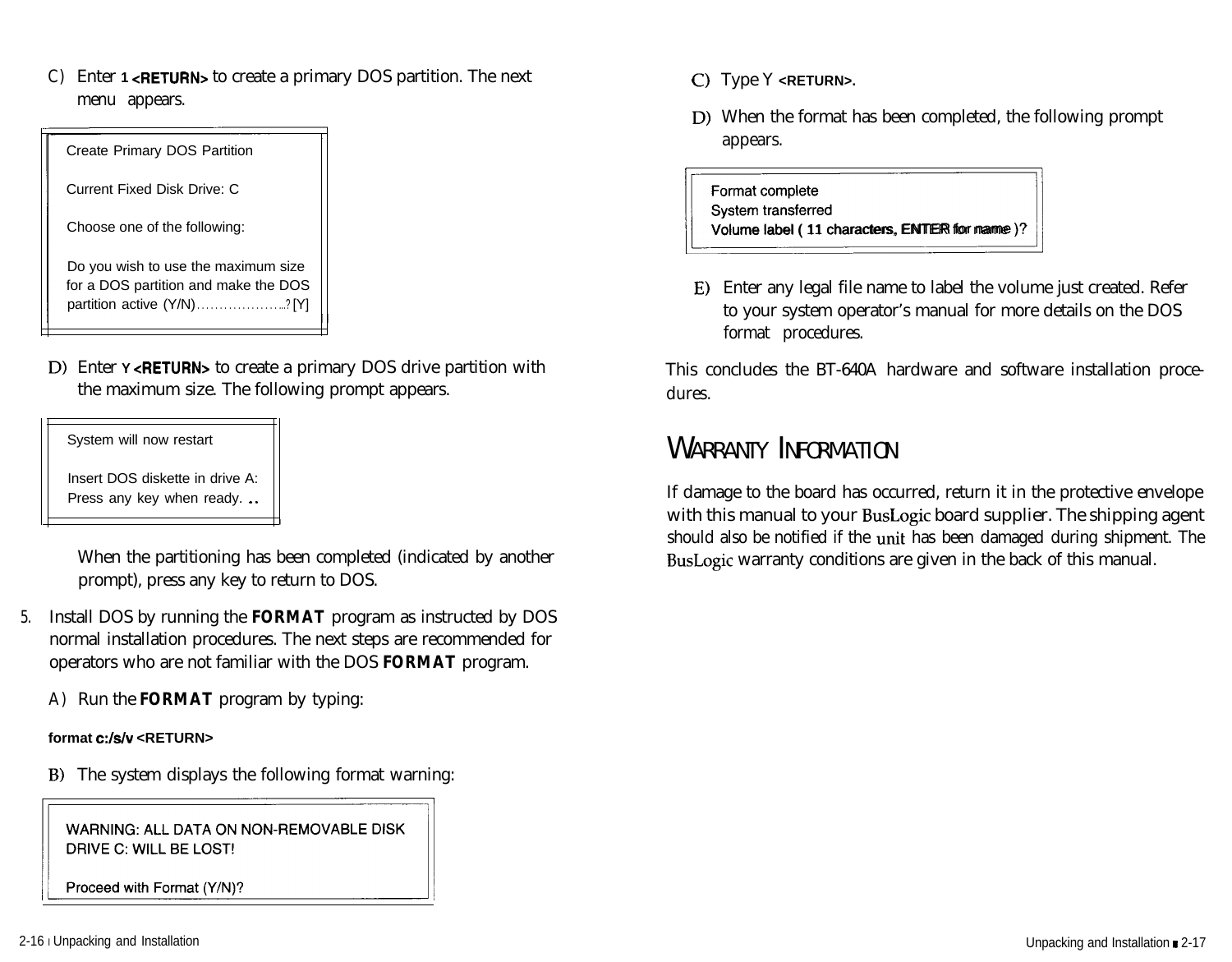# **INSTALLATION** NOTES

Customers installing this product in some IBM™PS/2™20MHz Model 80-111,121,311,321 computers or European models M21 and X21 **may** require a replacement system board which is available from IBM at no charge under engineering change announcement (ECA) 048.

Affected model 80 computers are detailed below. If you require this change or need assistance in determining whether your system is affected, please contact your IBM service representative or authorized IBM remarketer before you install this product.

System serial numbers above the following contain the engineering change which corrects the timing inconsistency, and do not require further action; conversely, serial numbers below the following may require this change:

**For Systems Manufactured in the United States**

| <b>Model</b> | Serial Number         | <b>Action Required</b> |
|--------------|-----------------------|------------------------|
| 8580-111     | 72-6101500 and higher | <b>None</b>            |
| 8580-1 21    | 72-9015000 and higher | <b>None</b>            |
| 8580-311     | 72-6553500 and higher | <b>None</b>            |
| 8580-321     | 72-9215500 and higher | <b>None</b>            |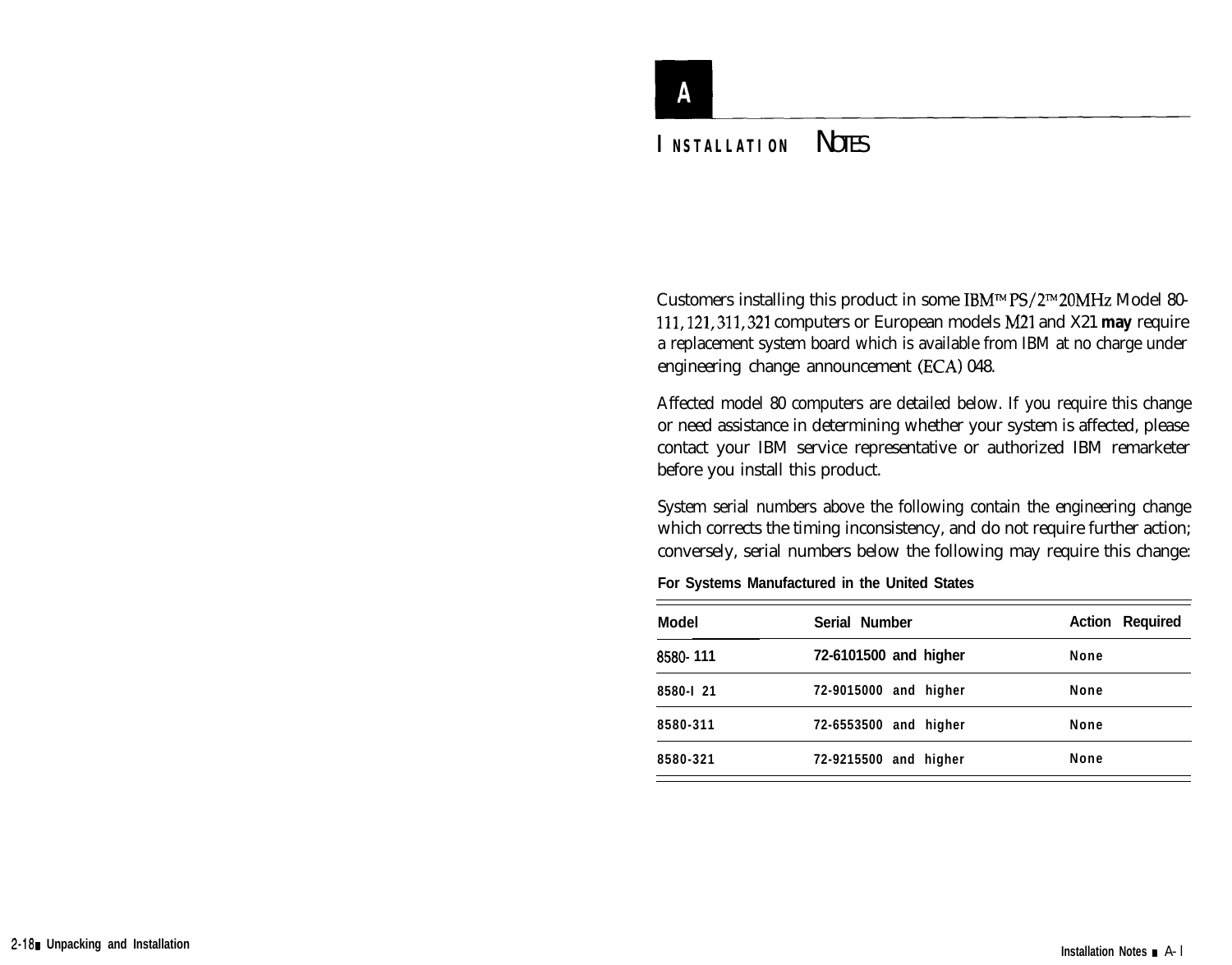#### **For Systems Manufactured in Australia**

| Model    | Serial Number         | <b>Action Required</b> |
|----------|-----------------------|------------------------|
| 8580-121 | 90-3100250 and higher | None                   |
| 8580-321 | 90-3400600 and higher | None                   |

#### **For Systems Manufactured in Scotland**

| <b>Model</b> | Serial Number         | <b>Action Required</b> |
|--------------|-----------------------|------------------------|
| 8580-M21     | 55-00LFVW0 and higher | None                   |
| 8580-X21     | 55-00WMZ45 and higher | None                   |
| 8580-I 11    | 55-00F6001 and higher | None                   |
| 8580-311     | 55-00AW000 and higher | None                   |

The serial number is on the front cover, and indicates the country of manufacture by its first two digits. The country of manufacture is also listed on the back cover.

If the system serial number indicates further action, the system board field replaceable unit (FRU) part number should be examined to verify that the engineering change has not been previously installed.

In order to view the system board FRU part number you must remove the cover. The FRU part number is visible near the Micro Channel bus connectors. FRU part numbers 33F8415,9Ox7390, or no visible FRU number will exhibit this problem and are eligible for replacement.

# **BT-640A INTERNAL DIAGNOSTICS**

When power is first applied to the BT-640A, an on-board diagnostic routine is run to verify that the major functional components of the board are operating correctly. The bus master chip, the SCSI controller chip, the firmware PROM, the local RAM and internal data buses are tested. Results of the tests are indicated by an LED on the board.

The LED will first turn on when power is applied. If the diagnostics find no malfunctions, the LED will then go off. In normal operation, the LED will be illuminated when command or SCSI bus activity occurs on the board.

If an error is detected by the diagnostics, the LED will repeatedly flash a specific number of times, with a long pause between flashes, to indicate the board function which failed. This will continue until the board is powered down or reset. Failure interpretation from the number of flashes is as follows:

| Number of LED Flashes | Interpretation of Failure                           |
|-----------------------|-----------------------------------------------------|
| Always On             | BT-640A is not operating or terminators are missing |
|                       | Firmware ROM checksum failure                       |
| 2                     | Local RAM test failure                              |
| 3                     | SCSI controller chip or SCSI interface failure      |
| 4                     | Internal data bus failure                           |
| 5                     | Internal address bus failure                        |
| 6                     | Bus master chip failure                             |
| Constantly Flashing   | Fuse Blown.                                         |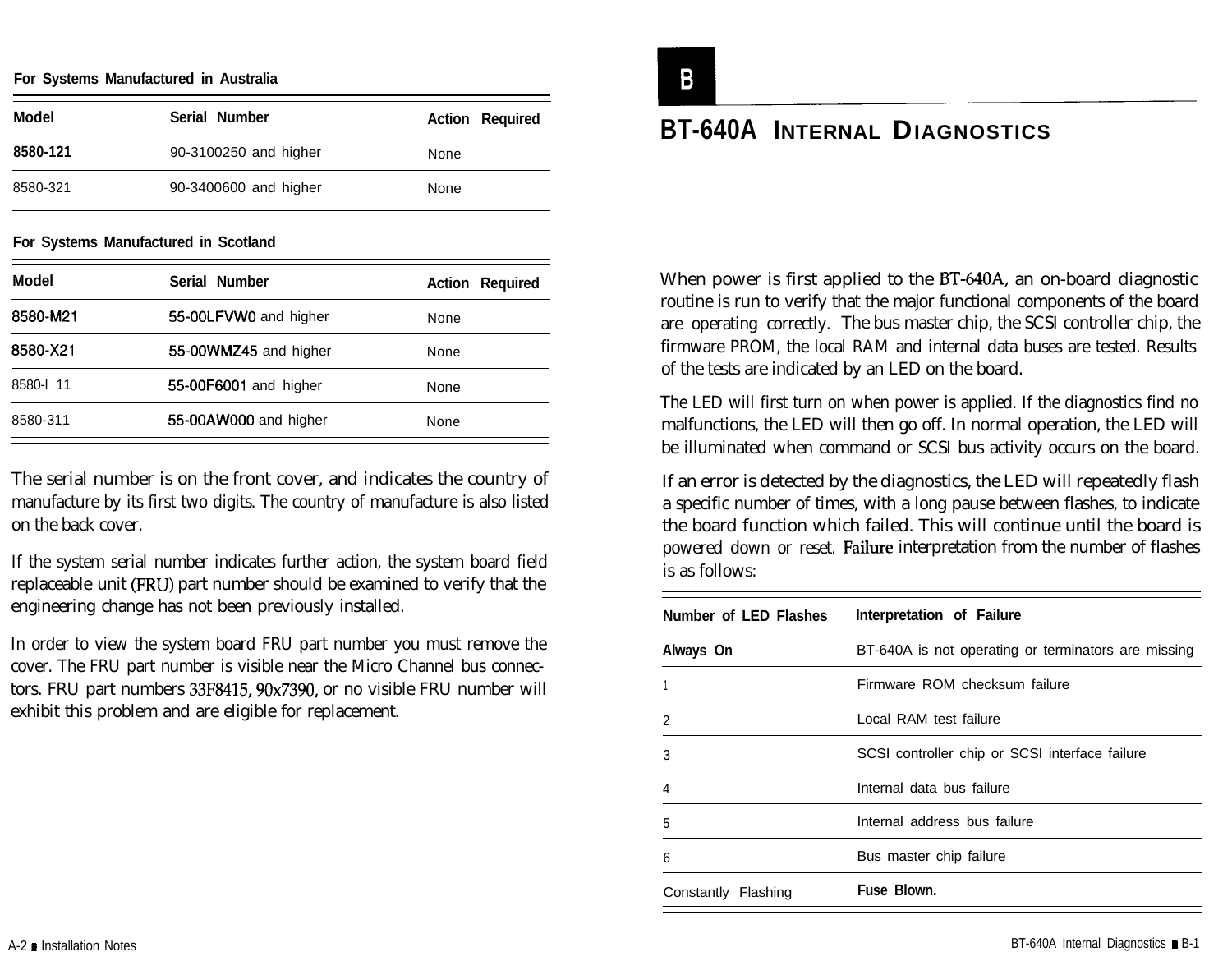#### CLASS B EQUIPMENT

This equipment has been tested and found to comply with the limits for a Class B digital device, pursuant to Part 15 of the FCC Rules. These limits are designed to provide reasonable protection against harmful interference in residential installation. This equipment generates, uses, and can radiate radio frequency energy and, if not installed and used in accordance with the instructions, may cause harmful interference to radio communications. However, there is no guarantee that interference will not occur in a particular installation. If this equipment does cause harmful interference to radio or television reception, which can be determined by turning the equipment off and on, the user is encouraged to try to correct the interference by one or more of the following measures:

- . Reorient or relocate the receiving antenna
- . Increase the separation between the equipment and receiver
- . Connect the equipment into an outlet on a circuit different than that to which the receiver is connected
- . Consult the dealer or an experienced radio or television technician for help

#### Modifications

The FCC requires the user to be notified that any changes or modifications made to this device that are not expressly approved by BusLogic Inc. may void the user's authority to operate the equipment.

#### Cables

External connections to this device must be made with shielded cables with metallic RFI/EMI connector hoods in order to maintain compliance with FCC Rules and Regulations.

#### MODIFICATIONS TO PRODUCT DESIGN

The material in this manual is for information only and is subject to change without prior notice to its users. BusLogic Inc. reserves the right to make changes in the product design without notice to its users.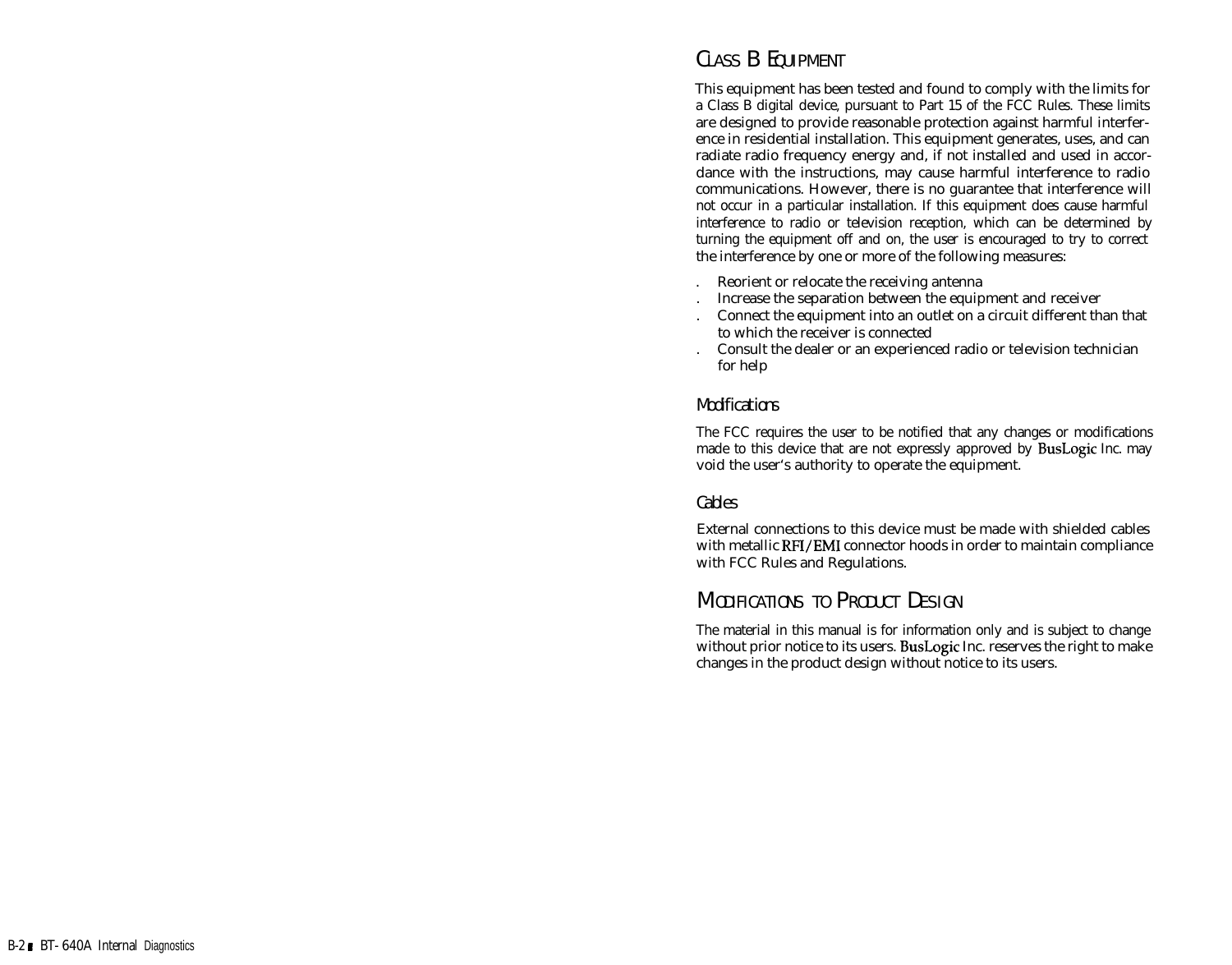#### PRODUCT SUPPORT RECORD

The information on this page should be compiled and provided to your supplier in writing to obtain technical support assistance. This will enable your supplier to respond more rapidly and more appropriately to your problem.

#### **About BusLogic Product:**

#### **Purchased From:**

Company: Address:

#### **Purchased By:**

| Name/Title: |  |
|-------------|--|
| Company:    |  |
| Address:    |  |
|             |  |

Telephone #:

#### **About System Hardware Configuration:**

| System Manufacturer:    |  |
|-------------------------|--|
| System Model and Speed: |  |
|                         |  |

System BIOS Manufacturer: Memory in System: Hard Drives on System:

#### **About System Software Configuration:**

Operating System/Version: Application Program/Version:

#### **Detailed Description of Problem:**